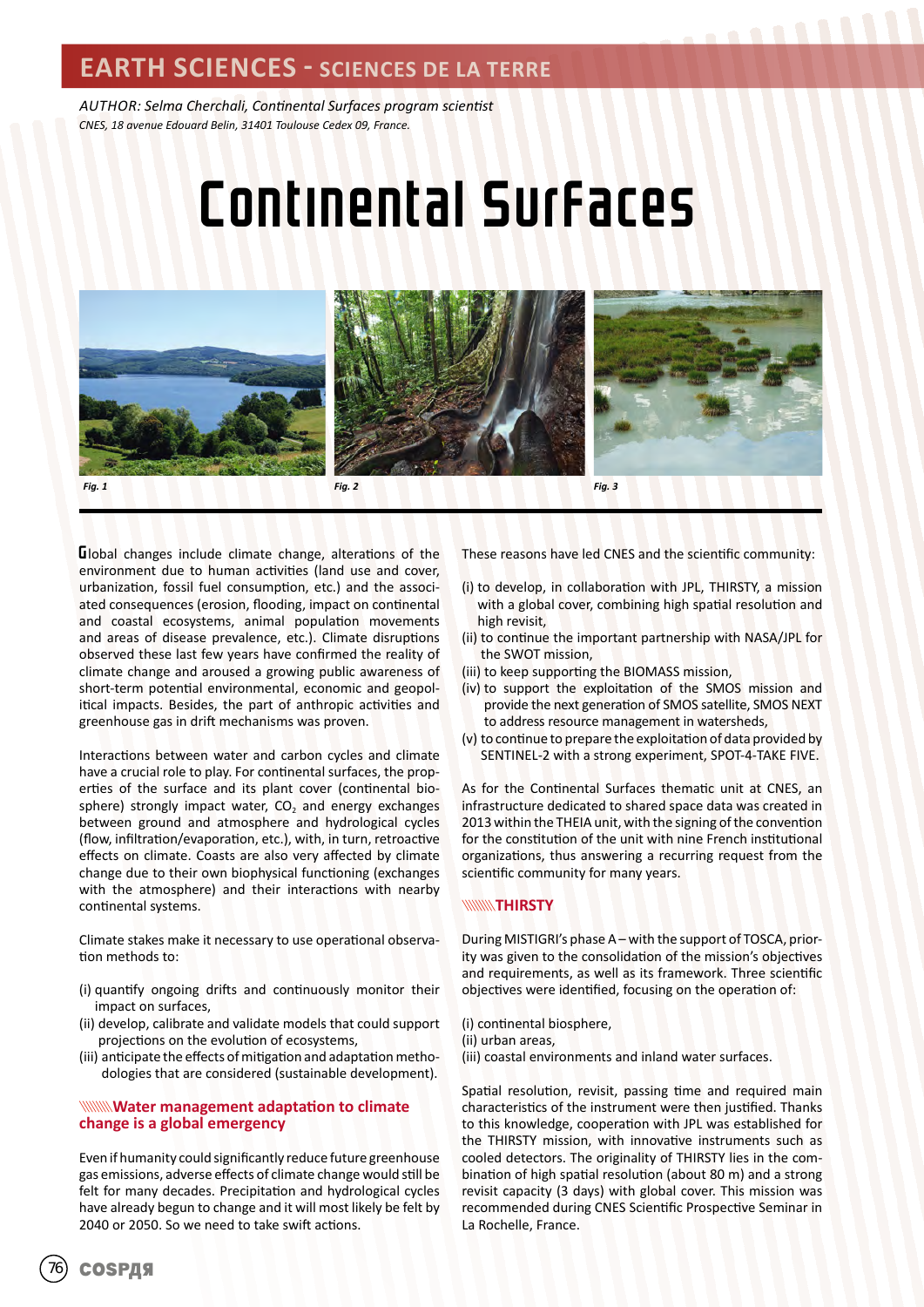

#### **WINNISMOS (ESA, CNES, CDTI)**

SMOS continuously measures soil moisture, water content of vegetation and ocean salinity. Results obtained since 2009 have been outstanding. New applications have been developed, such as monitoring of cyclones and precipitation forecasting. SMOS measures are used to monitor seasonal changes in moisture in the tropics and inland. Good accuracy of measures and their availability in near real-time allowed the development of operational and pre-operational applications. Thanks to this very promising set of results, a new concept was designed to succeed SMOS: the SMOS NEXT instrument, with a ten times finer resolution and a threefold increased sensitivity, will help us develop new coastal application for water resources management and monitoring. This mission was also recommended during CNES Scientific Prospective Seminar.

#### **WWW.SWOT**

With SWOT, CNES and NASA are using Ka-band interferometry to obtain measurements across a wide swath (120 km) with higher resolution (10 m in high resolution mode). SWOT can map and calculate the height of any mass of water with a surface area greater than 250 x 250 m, no matter what the weather is, for it is not affected by cloud cover. It can also deduce available water quantities at all scales. SWOT will help us calculate the water level of rivers that are more than a 100 m wide and their flow rates. It will also provide accurate maps of flooded land. This data will enable the development and the improvement of applications, such as international and interregional watershed management, flood modeling, clean water management for urban, industrial and agricultural consumption, hydroelectric plant management, measures to help prevent the spread of epidemics and assistance to river navigation. In 2013, milestones were passed towards the implementation of this ambitious mission, with the confirmation that it will carry the nadir altimeter and its transition to phase B at CNES.

#### **WWW.BIOMASS**

In 2013, the BIOMASS mission was selected by ESA as part of *Earth Explorer* 7. BIOMASS can address fundamental issues about the carbon cycle. Greatest uncertainties are coming from geographical distribution and variations over time of forest biomass, a key-element to estimate carbon stocks and fluxes, especially in areas that are considered critical to the terrestrial carbon budget. This is the case in tropical regions, where deforestation is considered the main source of carbon fluxes due to changes in land use. So far, no space instrument can measure the range of biomass in the tropics (up to 500 tonnes/ha).

CNES support to French teams through TOSCA since 2010 has significantly contributed to the selection of the mission, with the results obtained by the French scientific community, especially through data exploitation of the two campaigns TROPISAR and TROPISCAT on tropical forest in French Guiana. The advanced technics developed by the teams (polarimetry, interferometry and tomography) led to an estimation of biomass up to 500 tonnes/ha. The support of the French scientific community working on BIOMASS, which was recommended during the CNES Scientific Prospective Seminar held in 2014, should keep improving the expertise of the community in the later stages of BIOMASS.

#### **WINNING Preparing for SENTINEL-2: SPOT-4-TAKE FIVE**

After a proposal from CESBIO and with the support of TOSCA, CNES took advantage of the end of SPOT-4 commercial exploitation to change its orbit and acquire data, with characteristics that are very close to SENTINEL-2's. They were processed and made available to the international community by the MUSCATE center of the THEIA unit. Scientific data processing is ongoing in various laboratories and universities in France, Europe and worldwide.

#### *[Fig. 1 and 3] SMOS can measure soil moisture, water content of vegetation and ocean salinity with a global cover. © Phovoir, 2011*

*[Fig. 2]* 

*BIOMASS can estimate carbon stocks and fluxes to provide a better understanding of the carbon cycle on Earth. Here is a picture of the vegetation in Guiana. © Thierry MONTFORD*

*[Fig. 4] Artist view of SENTINEL-2. © ESA/Pierre CARIL*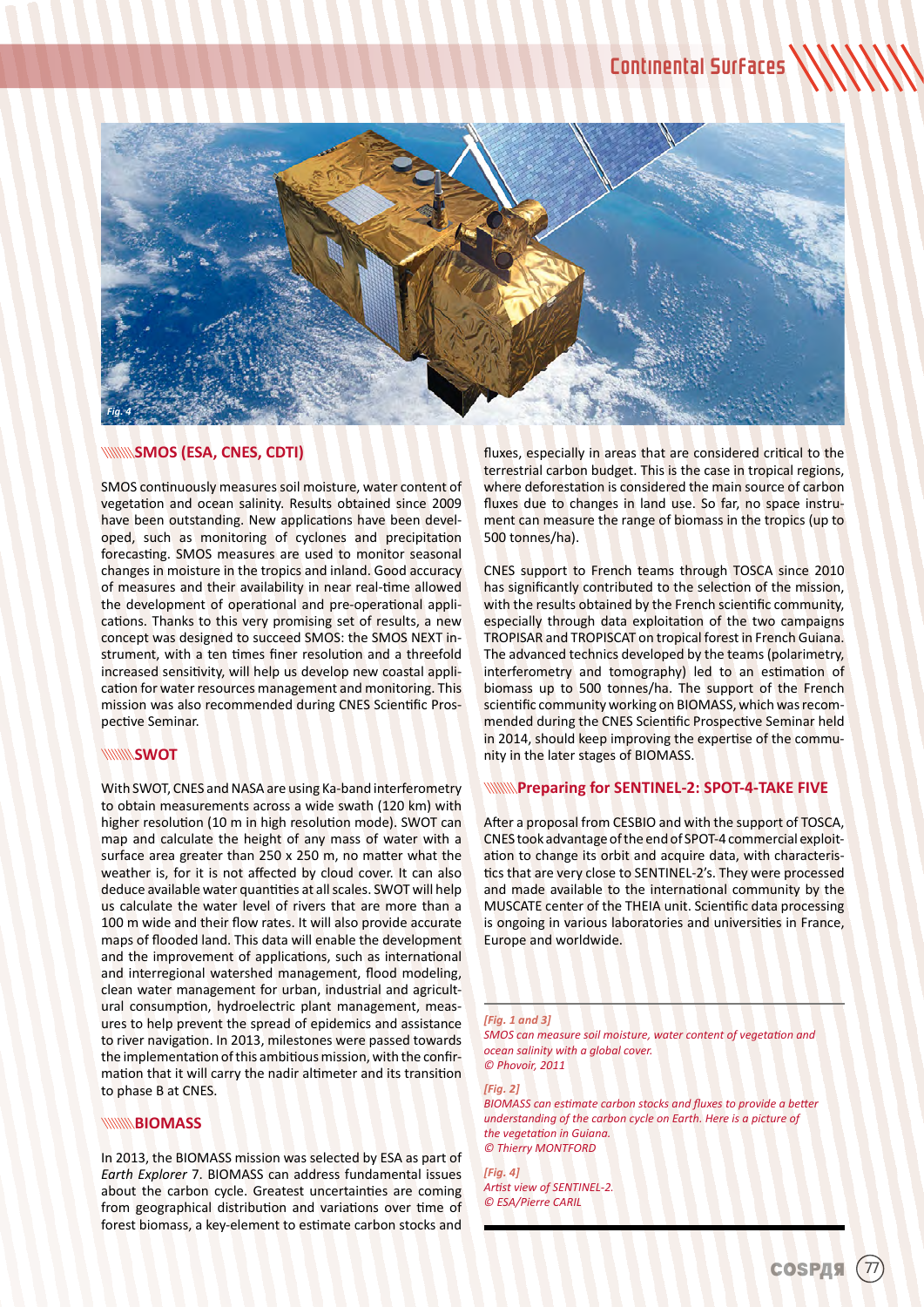## **EARTH SCIENCES - SCIENCES DE LA TERRE**

*AUTHORS: G. Boulet(1), E. Delogu(1), J. Chirouze(1), M. Bahir(1), A. Olioso(2), B. Coudert(1), V. Rivalland(1), L. Jarlan(1), J.-P. Lagouarde(3)*

*(1) CESBIO, UMR 5126, 18 avenue Edouard Belin, 31401 Toulouse Cedex 9, France.*

*(2) EMMAH, UMR 1114, 228 route de l'Aérodrome, Domaine Saint Paul, Site Agroparc CS 40509, 84914 Avignon Cedex 9, France. (3) ISPA, UMR 1391, Centre de recherche de Bordeaux Aquitaine, 33140 Villenave d'Ornon, France.*

## Continental Surfaces

### *Seasonal evaporation using instantaneous satellite measurements in the thermal infrared domain*

Evolution de l'évaporation saisonnière à partir de mesures instantanées dans l'infrarouge thermique

**Abstract:** *Remote Sensing can assist us in deriving evaporation by estimating the amount of vegetation (VIS/NIR data) and the surface water stress (TIR data). The latter provides an instantaneous estimate at the time of satellite overpass. We used the available energy derived from incoming radiation as well as the typical shape of the diurnal evaporative fraction (the ratio between evaporation and available energy) to extrapolate and interpolate instantaneous estimates to daily and seasonal totals.*

**Résumé :** La télédétection infrarouge thermique permet, en combinaison avec les mesures dans le visible et le proche infrarouge, de fournir des informations sur le stress hydrique de la végétation, et par conséquent d'estimer l'évaporation instantanée au passage du satellite. La fraction d'évaporation (rapport entre l'évaporation et l'énergie disponible) et son évolution caractéristique durant la journée ont permis de reconstituer les variations journalières et saisonnières de l'évaporation.

**Laboratory contribution**

Evapotranspiration estimates can be derived from remote sensing data and ancillary information, mostly meteorological, through two types of approaches. The first ones estimate a potential evapotranspiration rate from vegetation indices, since the main factor controlling evapotranspiration is the amount of vegetation present on the ground which governs the volume of soil explored by the roots for water extraction. Those methods account for water stress by depleting the maximum rate according to water availability derived from either a surface temperature index or a rough estimate of the water budget. The second type of methods relies on the link between the surface temperature and the latent heat flux through the surface energy budget: water stress triggers a rise in surface temperature above the equilibrium temperature of a well watered surface. Current high resolution satellites (LANDSAT, SPOT…) acquire data in the VIS/NIR domains every few weeks if all platforms are combined. It gives a good overview of the seasonal evolution of the vegetation fraction cover. However, no TIR sensor is available to assess the water cycle at field scale (less than 100 m) at higher time scales. The MISTIGRI space mission proposal and its follow-on THIRSTY (based on HYSPIRI) aim at filling this gap in Earth observation.

#### **WANNING MODEL performance for instantaneous latent heat flux retrieval**

Instantaneous evapotranspiration rates and surface water stress levels can be deduced from remotely sensed surface temperature data through the surface energy budget. Surface water stress is defined as the complementary part to the ratio between actual and maximum evapotranspiration rates (e.g., 0 for an unstressed surface, 1 for a non evaporating surface).

Two types of methods can be defined:

- (i) contextual methods, where stress levels are scaled within a given image between hot/dry and cool/wet pixels for a particular vegetation cover,
- (ii) single-pixel methods which evaluate latent heat as residual of the surface energy balance for one pixel independently from the others.

In order to test the capacity of current algorithms to retrieve instantaneous fluxes, four models, two contextual (S-SEBI, VIT) and two single-pixel (TSEB, SEBS) methods, were applied over one growing season (December-May) for a 4 km by 4 km irrigated agricultural area in semi-arid northern Mexico using input data from ASTER and FORMOSAT-2 [1].

Their performances, both at local and spatial standpoints, were compared to energy balance ground measurements performed at seven locations within the area. They were also compared to simulations of the Soil-Vegetation-Atmosphere Transfer (SVAT) model ICARE forced with local *in situ* data including observed irrigation and rainfall amounts. Water stress levels were not always satisfactorily retrieved by most models, but TSEB as well as S-SEBI, although slightly biased, showed good performances (Fig. 1).

A drop in model performances was observed in all cases when vegetation was senescent, mostly due to a poor partitioning between the soil/plant components of the latent heat flux and the available energy. Corrections based on VIS/NIR data were proposed to cope with this problem. As expected, contextual methods performed well when contrasted soil moisture and vegetation conditions were encountered in the same image (especially in spring and early summer) while they tended to exaggerate the spread in water status in more homogeneous conditions (especially in winter). The best performing surface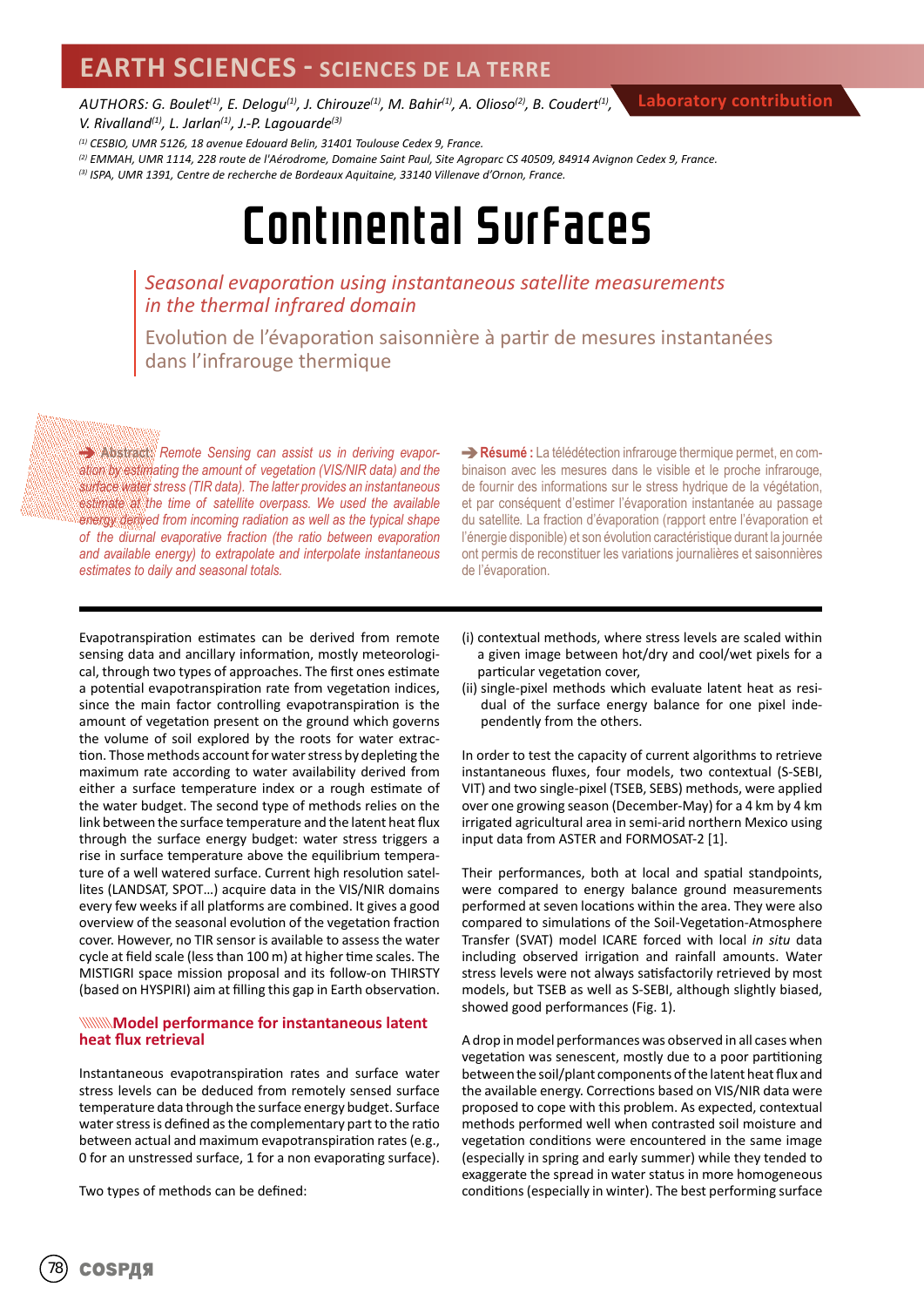## Continental Surfaces



energy balance models run with available remotely sensed products proved to be nearly as accurate as ICARE forced with *in situ* data.

#### **WAREFORTHERED SEASONAL MEDIATION CONSUMING STATE evapotranspiration from instantaneous estimates**

Energy balance models provide an instantaneous estimate at the time of satellite overpass for clear days. In order to compute daily evapotranspiration, an extrapolation algorithm is first needed. Deriving seasonal evapotranspiration then requires an interpolation method between clear days to be applied in a second step. We used the evaporative fraction EF (the ratio between evaporation and available energy) to scale evapotranspiration at both scales. Self preservation of EF during the day was assumed to build the daily total from the instantaneous estimate at midday (constant EF). EF was linearly interpolated between two successive images to reconstruct seasonal evapotranspiration. Interpolation and extrapolation performances were tested against measurements of latent heat from 11 datasets in Southern France and Morocco. Interpolation algorithms tended to underestimate evapotranspiration due to the energy limiting conditions that prevail during cloudy days. Taking into account the diurnal variations of EF (variable EF) according to an empirical relationship derived from a previous study (Fig. 2) improved the performance of the extrapolation algorithm and therefore the retrieval of the seasonal evapotranspiration for all but one datasets.

#### *[Fig. 1]*

*Scatter plots of surface water stress (0: unstressed, 1: fully stressed) at each station for TSEB, SEBS, S-SEBI, VIT and ICARE. Values calculated for seven ASTER over-pass dates and seven flux stations. Color code: red: LAI < 0.4; yellow: 0.4 ≤ LAI < 0.8; green: 0.8 ≤ LAI < 1.2; navy-blue: 1.2 ≤ LAI < 2.0; black: LAI ≥ 2.0. © After [1]*

#### *[Fig. 2]*

*RMSE and cumulative seasonal evapotranspiration for clear sky days simulated with constant or variable diurnal evaporative fraction (EF) value. © After [2]*

| Site                 | <b>Daily EF</b> | <b>RMSE</b><br>(mm.day <sup>1</sup> ) | Water lost through<br>ET on clear sky days,<br>(reconstructed/<br>observed) (mm) | Error<br>in 9/6 |
|----------------------|-----------------|---------------------------------------|----------------------------------------------------------------------------------|-----------------|
| Auradé<br>(2006)     | Constant        | 0.45                                  | 194.1/251.2                                                                      | 22.7            |
|                      | Variable        | 0.33                                  | 242.1/251.2                                                                      | 3.6             |
| Auradé<br>(2007)     | Constant        | 0.60                                  | 143.6 / 188.0                                                                    | <b>23.8</b>     |
|                      | Variable        | 0.36                                  | 188.6/188.0                                                                      | n.n             |
| Lamasquère<br>(2006) | Constant        | 0.54                                  | 221.0 / 279.7                                                                    | 21.O            |
|                      | Variable        | 0.54                                  | 285.5/279.7                                                                      | $-2.1$          |
| Lamasquère<br>(2007) | Constant        | 0.43                                  | 182.3/194.3                                                                      | 6.1             |
|                      | Variable        | 0.74                                  | 2254/1943                                                                        | $-16.3$         |
| Avignon<br>(2004)    | Constant        | 0.90                                  | 204.8/243.1                                                                      | 15.8            |
|                      | Variable        | 0.83                                  | 217.1 / 243.1                                                                    | 10.7            |
| Avignon<br>(2005)    | Constant        | 0.75                                  | 94.5/117.5                                                                       | 19.5            |
|                      | Variable        | 0.63                                  | 103.7 / 117.5                                                                    | 11.7            |
| Avignon<br>(2007)    | Constant        | 0.54                                  | 160.0 / 179.2                                                                    | 10.7            |
|                      | Variable        | 0.47                                  | 174.3 / 179.2                                                                    | 2.7             |
| Marrakech<br>(2004)  | Constant        | 0.26                                  | 117.8 / 126.74                                                                   | 7.0             |
|                      | Variable        | 0.27                                  | 120.4 / 126.74                                                                   | 5.0             |

*Fig. 2*

#### **REFERENCES**

[1] Chirouze, J. *et al.* (2014), Intercomparison of four remotesensing-based energy balance methods to retrieve surface evapotranspiration and water stress of irrigated fields in semi-arid climate, *Hydrology and Earth System Sciences,* **18**(1), 1165-1188.

[2] Delogu, E., *et al.* (2012), reconstruction of temporal variations of evapotranspiration using instantaneous estimates at the time of satellite overpass, *Hydrology and Earth System Sciences*, **16**(8), 2995-3010.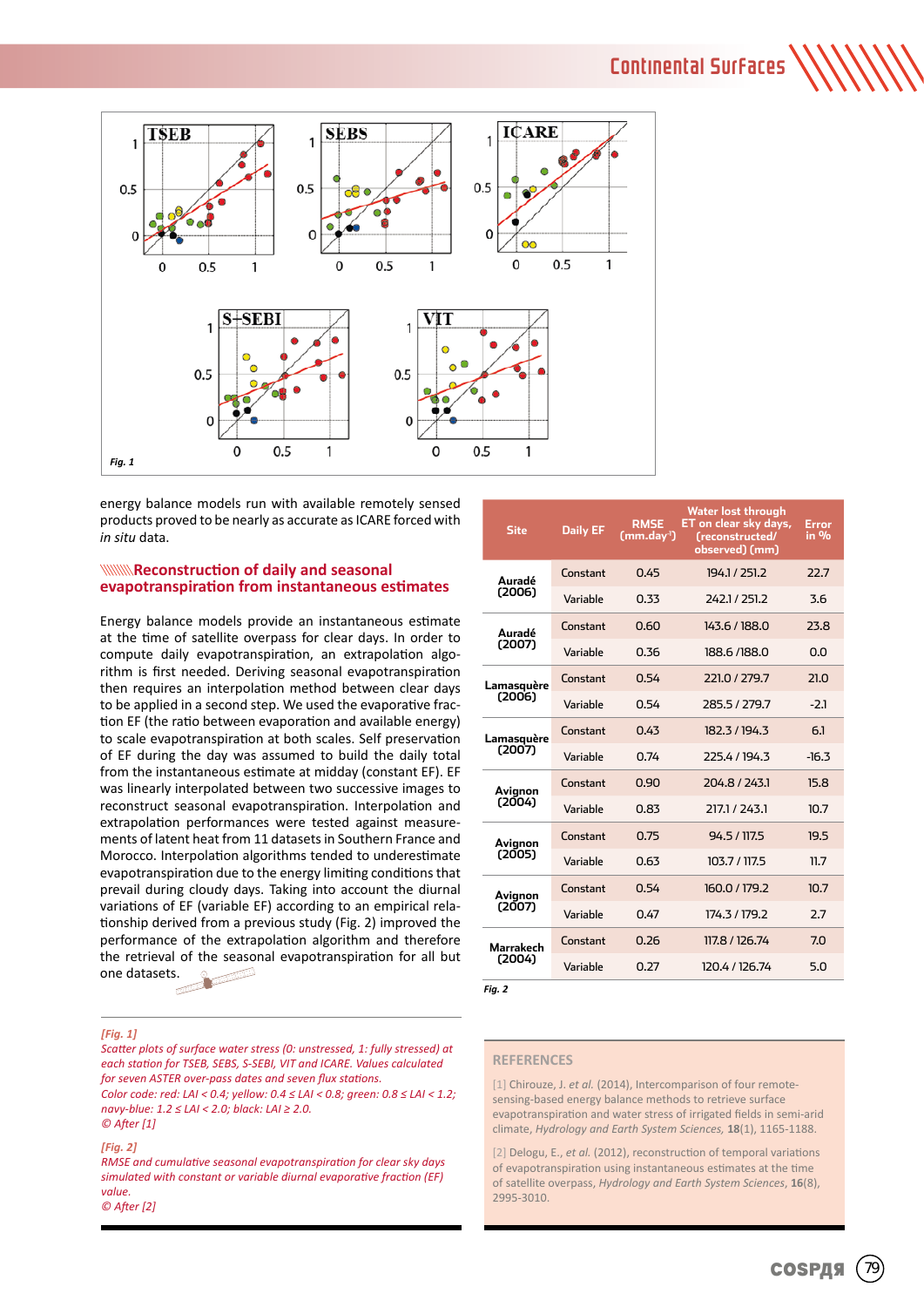## **EARTH SCIENCES - SCIENCES DE LA TERRE**

*AUTHORS: T. Le Toan(1), D. Ho Tong Minh(1), L. Villard(1), F. Rocca(2), P. Dubois-Fernandez(3), J. Chave(4)*

- *(1) CESBIO, UMR 5126 , 18 avenue Edouard Belin, 31401 Toulouse Cedex 9, France.*
- *(2) Politecnico di Milano, Piazza Leonardo da Vinci 32, 20133 Milano, Italy.*
- *(3) ONERA, Base Aérienne 701, 13661 Salon-de-Provence, France.*
- *(4) EDB, UMR 5174, 118 Route de Narbonne, 31062 Toulouse, France.*

## Continental Surfaces

*The BIOMASS mission retrieval algorithms over tropical forests* Algorithmes d'extraction sur les forêts tropicales dans le cadre de la mission Biomass

**Abstract:** *The BIOMASS mission is designed to map the full range of the world's above-ground forest biomass, for global carbon flux calculations. This objective is achieved with a P-band SAR. During the mission preparation phase, the important question to be addressed was the retrieval algorithms in dense tropical forests, which have a major role in global carbon storage and carbon loss through deforestation. This paper will summarize the advanced methods developed for tropical forest biomass retrieval.* 

**Résumé :** La mission Biomass est conçue pour mesurer la biomasse des forêts à l'échelle globale, pour les estimations de flux de carbone terrestre. Cet objectif est à atteindre avec un SAR en bande P. Durant les phases préparatoires, la question à traiter était l'extraction de la biomasse des forêts tropicales denses, dont le rôle est primordial dans le stockage et la perte de carbone par déforestation. Ce papier décrit les méthodes avancées développées pour extraire l'information de la forêt tropicale.

In response to the urgent need for greatly improved mapping of global biomass, the BIOMASS mission was selected by the European Space Agency as the 7th *Earth Explorer* mission in 2013. The mission will carry a polarimetric P-Band SAR, capable of providing three types of measurements: polarimetric intensity (PolSAR), polarimetric interferometry (Pol-InSAR) and SAR Tomography (TomoSAR) (Fig.1), to be used for the retrieval of forest biomass.

In terms of carbon cycle, the most critical forest regions of the Earth are in the tropical belt, where knowledge on biomass information is poor and biomass information is the most needed. However, estimating biomass of tropical rain forests characterized by high biomass density (up to 500 t.ha $^{-1}$  or greater), and complex layering structure, remained a challenging task.

During the preparatory phase of BIOMASS activities, the algorithms to be employed for Above Ground Biomass (AGB) retrieval have been developed, using data collected over boreal and tropical forests.

These algorithms can be divided into two main classes [1].

(i) AGB estimation from polarimetric intensities (PolSAR): these algorithms combine statistical and physical concepts to develop regressions between AGB and intensity measurements in all polarizations. The algorithms performed well for temperate and boreal forests for which the AGB is less than about 300 t.ha−1. Beyond 300 t.ha−1, the sensitivity of the backscattered intensity to AGB decreases drastically, and is often obscured by various noise sources, the most important being the topographic effects. Therefore retrieval of AGB of dense tropical forest with AGB up to 500 t.ha−1 requires particular attention on the topographic correction.

The method developed in [2] has two aspects: changes in effective scattering area induced by slope and correction accounting for changes in polarization orientation and change in relative contributions of volume scattering and double bounce scattering.

(ii) AGB estimation from Pol-InSAR: the techniques allow us to estimate forest height by combining two PolSAR measurements from slightly different orbits. Forest height estimates are then converted into AGB using allometric equations. The information about forest height is expected to be useful at high biomass values, as it helps mitigate intensity saturation phenomena. However, the retrieval accuracy depends on different factors, among them the relevance of the allometric equation to be used and the interferometric coherence between different acquisitions, resulting in a possible source of error for forest height estimates.

The two approaches (PolSAR and Pol-InSAR) are then combined using a Bayesian approach to yield a final AGB estimate. The combined approach is expected to be able to generate AGB maps to about or within the desired 20% for boreal and tropical forests. To achieve this performance, however, AGB estimation algorithms need to be accurately tuned, so as to take into account disturbing factors affecting radar measurements. A network of *in situ* forest plots is currently under investigation to serve in the Cal-Val Strategy.

Another key role in the Cal-Val will be played by SAR tomography (TomoSAR). During an initial phase where system's orbit will be adjusted to gather multiple acquisitions over the same sites, characterized by small baselines and a repeat pass time of the order of a few days, thus allowing a reconstruction of the forest vertical structure. Both forest height and terrain topography can be accurately estimated based on tomogra-